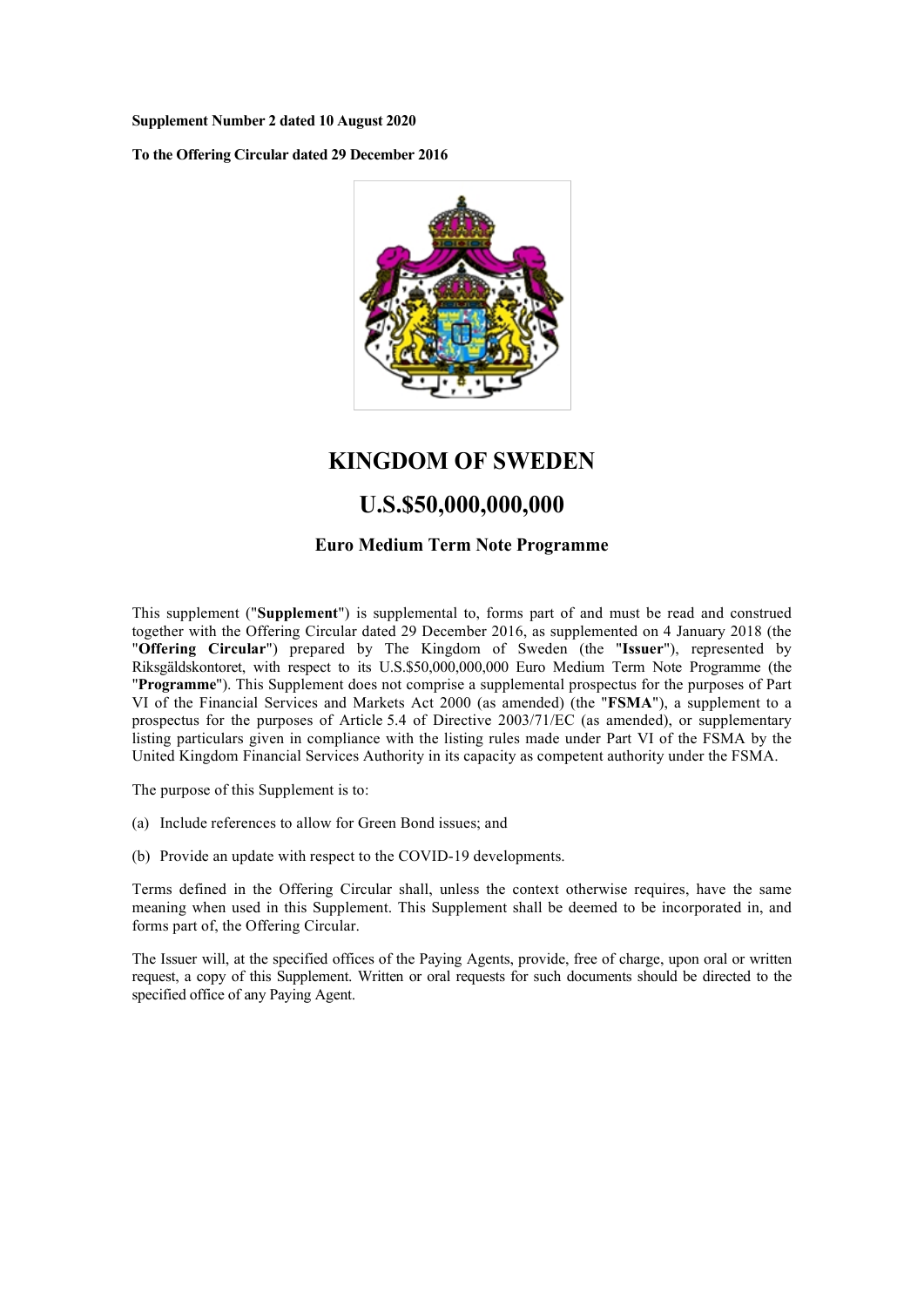#### **IMPORTANT NOTICES**

The Issuer accepts responsibility for the information contained in this Supplement and confirms that this Supplement is true and accurate in all material respects and is not misleading in any material respect, and that this Supplement does not omit to state any material fact necessary to make this Supplement as a whole or any such information contained or incorporated by reference herein not misleading in any material respect.

No dealer, salesman or other person has been authorised to give any information or to make any representation not contained in or not consistent with this Supplement or any information supplied by the Issuer or such other information as is in the public domain and, if given or made, such information or representation should not be relied upon as having been authorised by the Issuer.

To the extent that there is any inconsistency between (a) any statement in this Supplement or any statement incorporated by reference into the Offering Circular by this Supplement and (b) any other statement in, or incorporated by reference into, the Offering Circular, the statements in (a) above will prevail.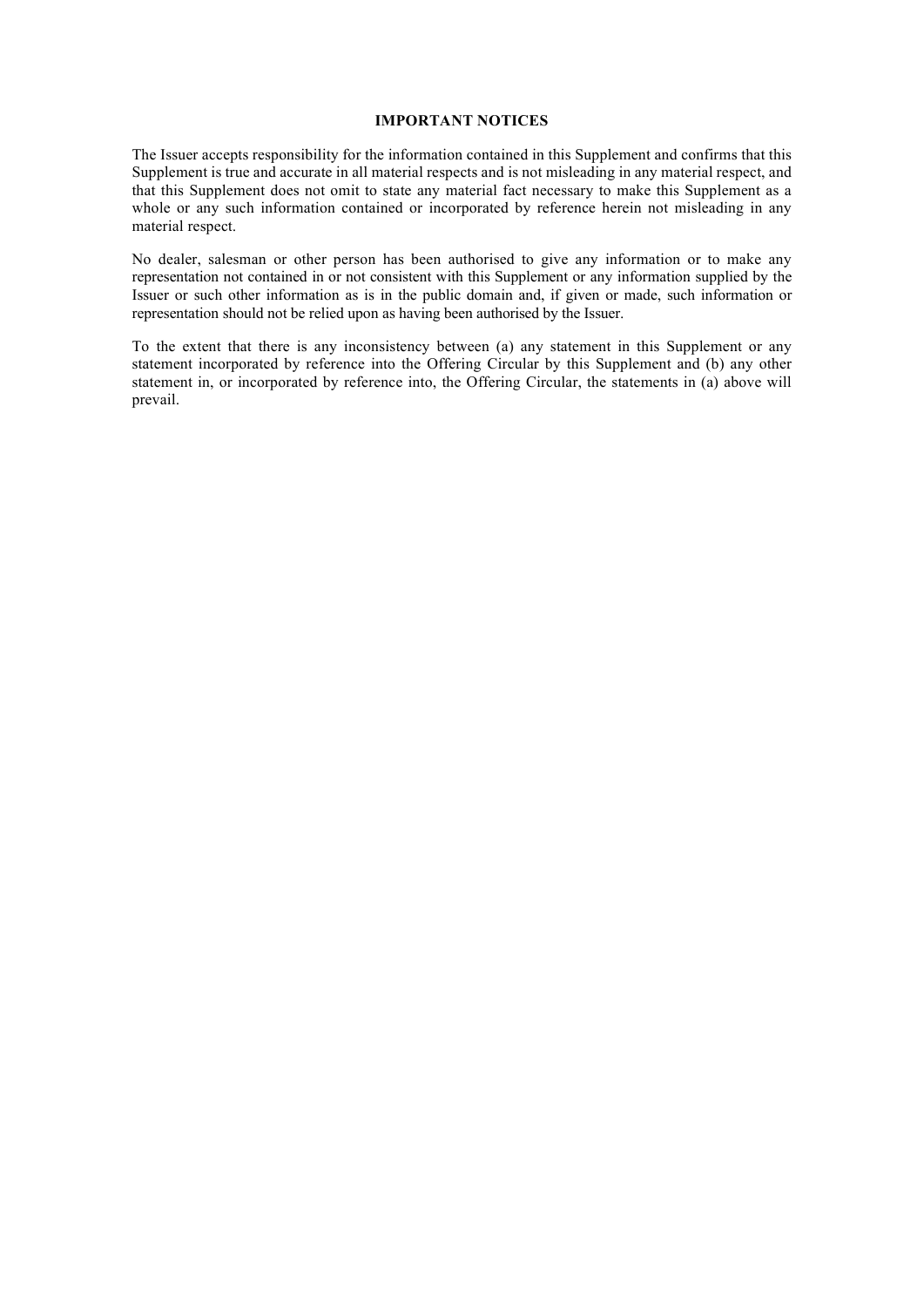## **AMENDMENTS TO THE OFFERING CIRCULAR**

With effect from the date of this Supplement, the information appearing in, or incorporated by reference into, the Offering Circular shall be amended and/or supplemented in the manner described below.

## 1. **Green Bonds**

A new section entitled "Green Bonds" will be added to page 5, before the section entitled "Summary of the Programme", as follows:

#### **GREEN BONDS**

The Issuer has established a green bond framework for the issuance of Green Bonds (as defined below) (the "**Green Bond Framework**") to fund central government appropriations which qualify as 'eligible green expenditure' as described therein (the "**Eligible Projects**"). Where the net proceeds of an issue of Notes are used for green projects in accordance with the Issuer's Green Bond Framework, such Notes may be referred to as "**Green Bonds**". If specified in the relevant Pricing Supplement, the use of proceeds of a Series of Notes will be used to fund Eligible Projects under the Green Bond Framework.

Details of the Green Bond Framework can be found at [https://www.government.se/government](https://www.government.se/government-policy/financial-markets/the-green-bond-framework/)[policy/financial-markets/the-green-bond-framework/,](https://www.government.se/government-policy/financial-markets/the-green-bond-framework/) but have not been incorporated into, and do not form part of, this Offering Circular.

#### *Notes issued as Green Bonds may not be a suitable investment for all investors seeking exposure to green assets*

The Pricing Supplement relating to a specific Tranche of Notes may provide that it is the Issuer's intention to apply the proceeds of those Notes for projects that contribute to the fulfilment of the environmental objectives described in the Green Bond Framework. A prospective investor should have regard to the information set out in the section "*Green Bonds*" and determine for itself the relevance of such information for the purpose of an investment in such Notes together with any other investigation it deems necessary. No assurance is given by the Issuer, or any Manager that such use of proceeds will satisfy any present or future investment criteria or guidelines with which an investor is required, or intends, to comply, in particular with regard to any direct or indirect environmental or sustainability impact of any project or uses, the subject of or related to, the Green Bond Framework. It should be noted that there is currently no consistent definition of what constitutes a "green", "sustainable" or equivalently-labelled project nor can any assurance be given that a clear definition or consensus will develop over time or that any adverse environmental, social and/or other impacts will not occur during the implementation of any projects or the issues the subject of, or related to, any Eligible Projects. Accordingly, no assurance can be given that Eligible Projects will meet investor expectations or requirements regarding such "green", "sustainable" or similar labels. Each prospective investor should have regard to the factors described in the Green Bond Framework and seek advice from their independent financial adviser or other professional adviser the relevance of the information contained in this Offering Circular regarding the use of proceeds and its purchase of the Notes before deciding to invest.

No representation or assurance is given as to the suitability or reliability of any opinion or certification of any third party made available in connection with an issue of Notes issued as Green Bonds. For the avoidance of doubt, any such opinion or certification is not incorporated in this Offering Circular. Any such opinion or certification is not a recommendation by the Issuer, any Manager or any other person to buy, sell or hold any such Notes and is current only as of the date it was issued. As at the date hereof, the providers of such opinions and certifications are not subject to any specific regulatory or other regime or oversight. Prospective investors must determine for themselves the relevance of any such opinion or certification and/or the information contained therein.

In the event that any such Notes are listed or admitted to trading on a dedicated "green", "sustainable" or other equivalently-labelled segment of a stock exchange or securities market, no representation or assurance is given by the Issuer, the Arranger, the Dealer or any other person that such listing or admission satisfies any present or future investment criteria or guidelines with which such investor is required, or intends, to comply. Furthermore, it should be noted that the criteria for any such listings or admission to trading may vary from one stock exchange or securities market to another. No representation or assurance is given or made by the Issuer or any other person that any such listing or admission to trading will be obtained in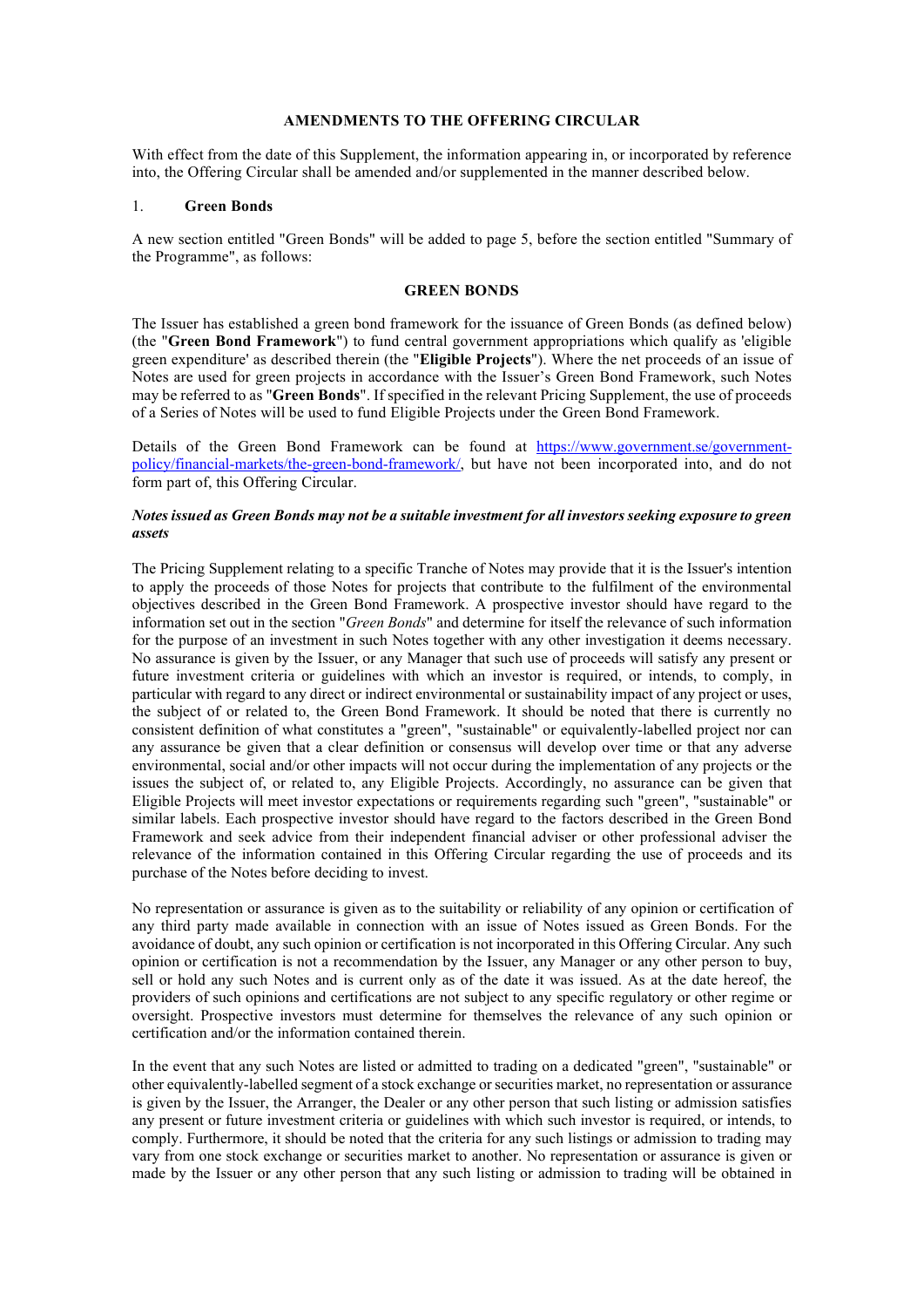respect of any such Notes or that any such listing or admission to trading will be maintained during the life of the Notes.

While it is the intention of the Issuer to apply the proceeds of any Notes issued as Green Bonds for Eligible Projects, there can be no assurance that such Eligible Projects will be available or capable of being implemented in the manner anticipated and, accordingly, that the Issuer will be able to use the proceeds for such Eligible Project as intended. In addition, there can be no assurance that Eligible Projects will be completed as expected or achieve the impacts or outcomes (environmental, social or otherwise) originally expected or anticipated. Any such failure will not constitute an Event of Default under the Notes.

A failure of the Notes issued as Green Bonds to meet investor expectations or requirements as to their "green", "sustainable" or equivalent characteristics including the failure to apply proceeds for Eligible Projects, the withdrawal of a third party opinion, the Notes ceasing to be listed or admitted to trading on any stock exchange or securities market as aforesaid or the failure by the Issuer to report on the use of proceeds or Eligible Projects as anticipated, may have a material adverse effect on the value of such Notes and/or may have consequences for certain investors with portfolio mandates to invest in green assets (which consequences may include the need to sell the Notes as a result of the Notes not falling within the investor's investment criteria or mandate).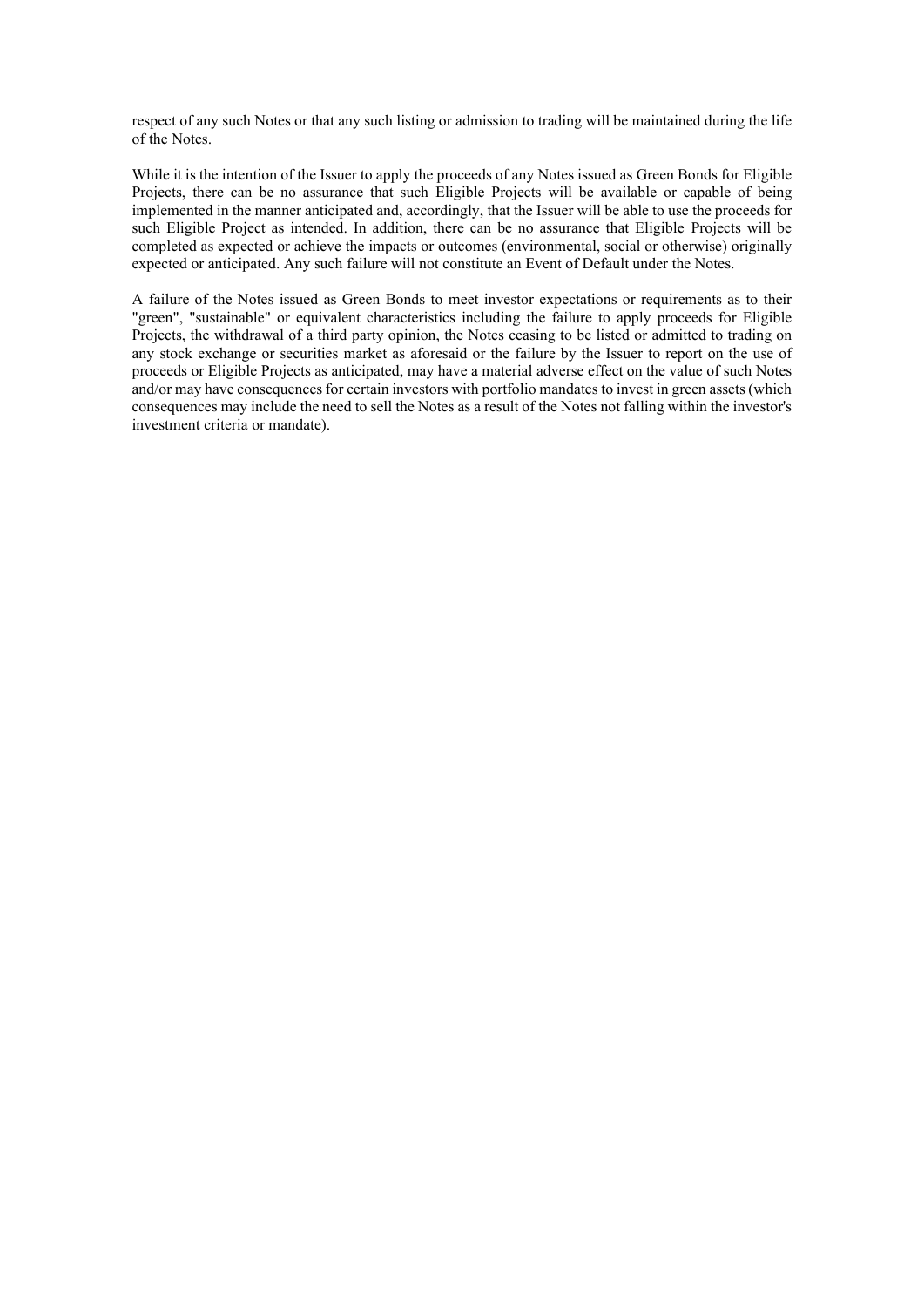## 2. **COVID-19 Disclosure**

The following wording shall be inserted in a new section entitled "*Developments relating to COVID-19*" on page 5 of the Offering Circular after the new section 'Green Bonds':

## **DEVELOPMENTS RELATING TO COVID-19**

The outbreak of coronavirus ("**COVID-19**") has led to a major global economic shock. Whilst the direct and indirect impact of the COVID-19 outbreak remains uncertain, a number of central banks and governments have announced financial stimulus packages in anticipation of a significant negative impact on GDP during 2020. It is extremely difficult to evaluate the financial impact of the pandemic, or the impact of the measures aimed at containing the pandemic. Concerns also remain as to whether such measures will be sufficient to counter anticipated macro-economic risks.

The reduction in economic activity as a result of the COVID-19 pandemic is expected to contribute to a substantial worsening of the budgetary position. Additionally, in the event of weaker than expected budgeted growth, driven by decreased external or domestic demand or other COVID-19 consequences, the Kingdom of Sweden may need to implement further cost-reduction or revenue raising measures in order to meet its targets. Such measures may further adversely affect economic growth.

Specifically, in the case of the Kingdom of Sweden, the COVID-19 outbreak is expected to lead to increased unemployment, a contraction in GDP, increased external indebtedness, an increased budget deficit and reduced tax receipts, as well as increased expenditure on other government support measures.

A prolongation of the outbreak could have a significantly adverse effect on economic growth, and impact business operations across the economy generally (within the Kingdom of Sweden and that of its trading partners), as a result of weakened economic activity and the effect of the pandemic on the health and wellbeing of employees affected. Such weakening of the economy and/or operations could have a material adverse impact on the economic performance of the European Union area and the trading partners of the Kingdom of Sweden, adversely affect economic growth in the Kingdom of Sweden and, consequently, have an adverse effect on the Kingdom of Sweden's fiscal position.

## 3. **Use of Proceeds**

The following is added to page 55 in the Form of Pricing Supplement section as paragraph 46:

## **REASONS FOR THE OFFER**

46. Reasons for the offer: The Issuer intends to apply the net proceeds from this offer of Notes specifically for [projects and activities that promote climate-friendly and/or other environmental purposes / other "*Green Bond*" description (See "*Green Bonds*" wording in Offering Circular)]